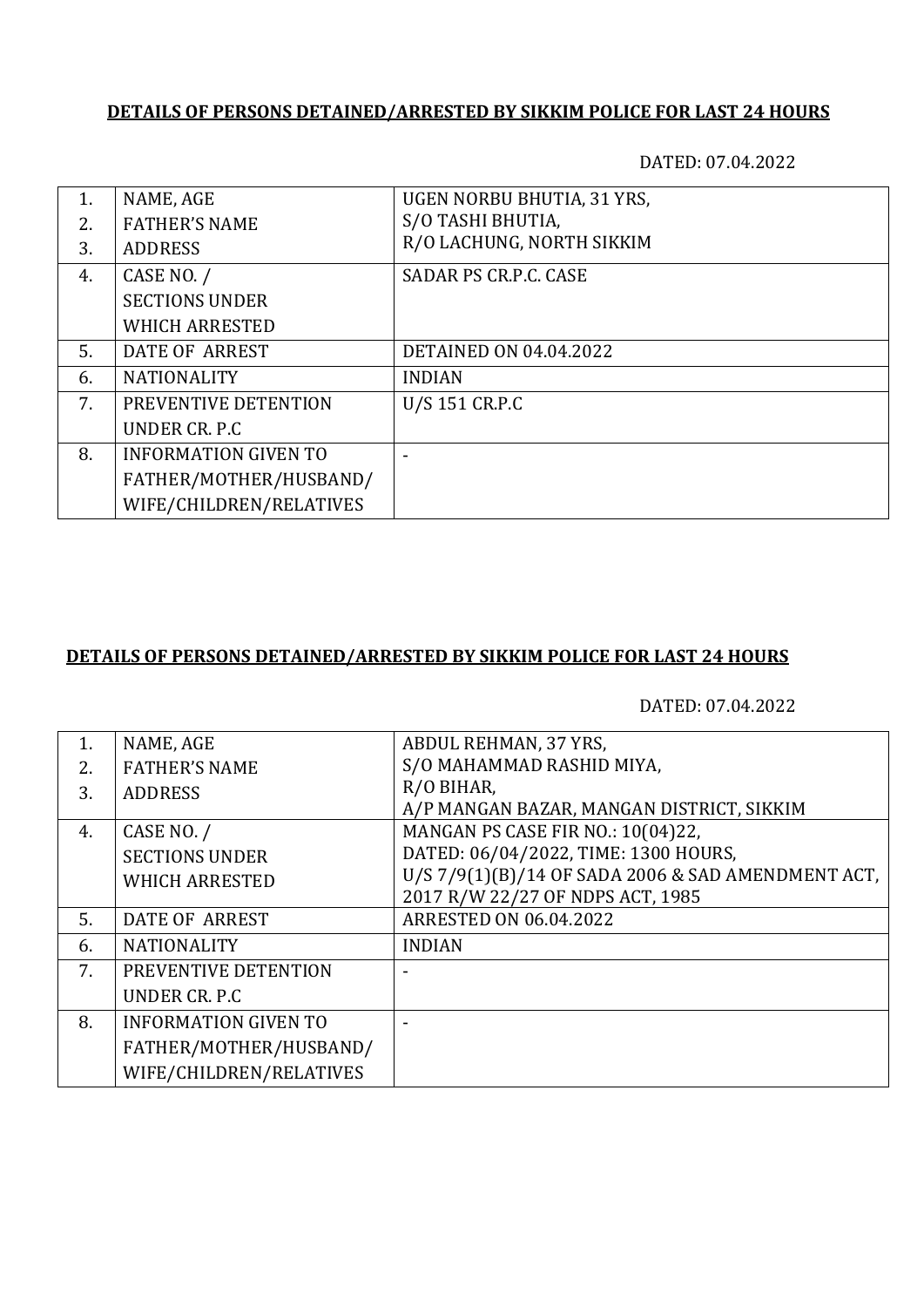# **DETAILS OF PERSONS DETAINED/ARRESTED BY SIKKIM POLICE FOR LAST 24 HOURS**

DATED: 07.04.2022

| 1. | NAME, AGE                   | I. NIM SANGH LAMA, 43 YRS,        |
|----|-----------------------------|-----------------------------------|
| 2. | <b>FATHER'S NAME</b>        | S/O RIKSANG LAMA,                 |
| 3. | <b>ADDRESS</b>              | R/O SICHEY, TAMANG GUMPA, GANGTOK |
|    |                             | II. SHADEEP RAI, 32 YRS,          |
|    |                             | S/O LT. PURNA BDR. RAI,           |
|    |                             | R/O LOWER SICHEY, GANGTOK         |
|    |                             | III. MANI KR. GURUNG, 54 YRS,     |
|    |                             | S/O LT. AMBER BDR. GURUNG,        |
|    |                             | R/O UPPER SICHEY                  |
|    |                             | IV. ADARSH CHETTRI, 27 YRS,       |
|    |                             | S/O OM NATH CHETTRI,              |
|    |                             | R/O 9TH MILE, RANIPOOL            |
|    |                             | V. SUMAN RAI, 27 YRS,             |
|    |                             | S/O LT. PURNA KR. RAI,            |
|    |                             | R/O 9TH MILE, RANIPOOL            |
| 4. | CASE NO. /                  | RANGPO PS CR.PC. CASE             |
|    | <b>SECTIONS UNDER</b>       |                                   |
|    | <b>WHICH ARRESTED</b>       |                                   |
| 5. | <b>DATE OF ARREST</b>       | ALL DETAINED ON 06.04.2022        |
| 6. | <b>NATIONALITY</b>          | <b>INDIAN</b>                     |
| 7. | PREVENTIVE DETENTION        | U/S 151 CR. PC                    |
|    | UNDER CR. P.C               |                                   |
| 8. | <b>INFORMATION GIVEN TO</b> | $\blacksquare$                    |
|    | FATHER/MOTHER/HUSBAND/      |                                   |
|    | WIFE/CHILDREN/RELATIVES     |                                   |